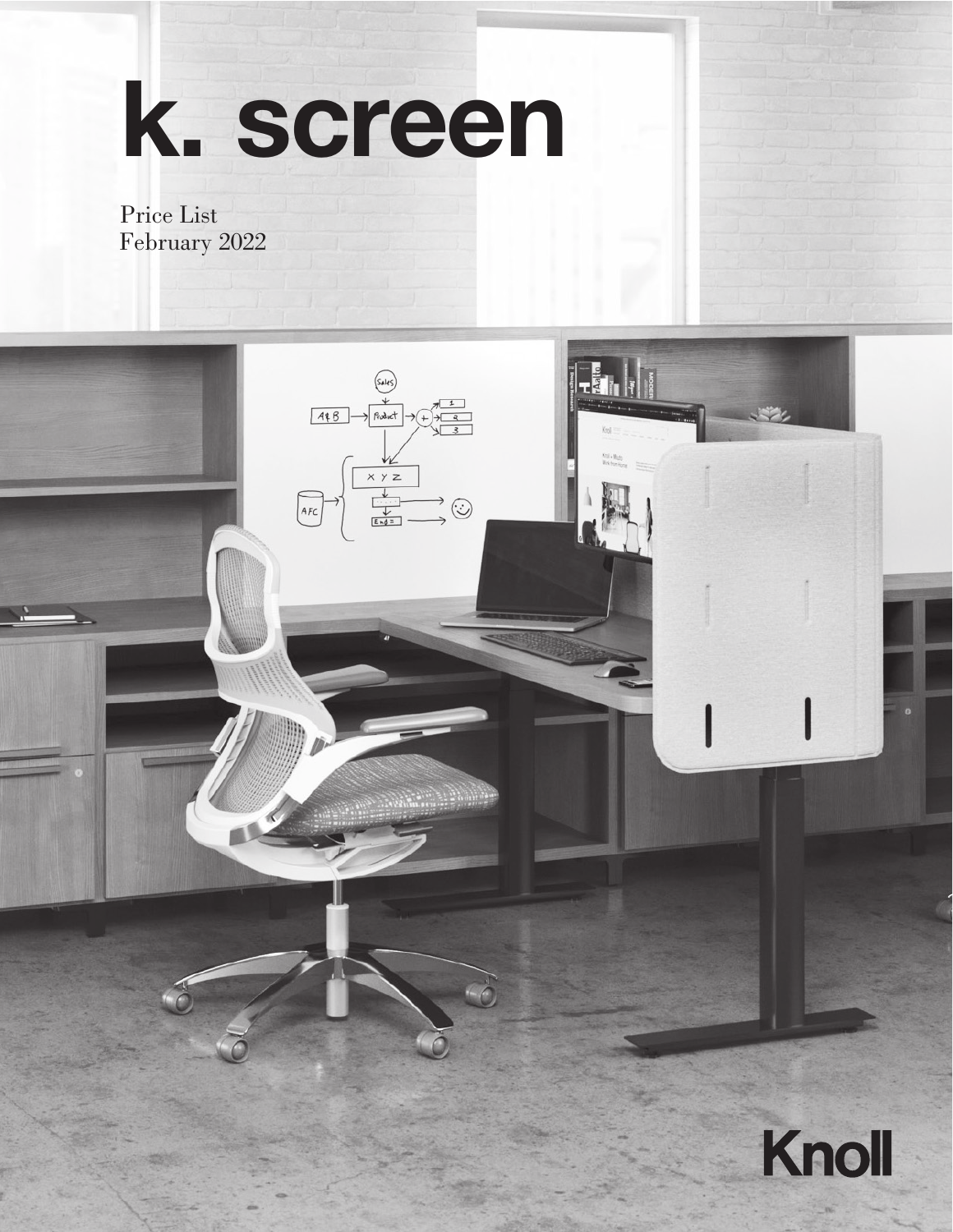### Table of Contents

| Introduction                    | Knoll and Sustainable Design               |          |
|---------------------------------|--------------------------------------------|----------|
|                                 | <b>Finish Options</b>                      | 3        |
| k. screen Contour               | k. screen Contour, Straight Screens        |          |
|                                 | k. screen Contour, Curved Corner Screens   |          |
| k. screen Accessories and Guide | k. screen Accessories and Guide            | $\Omega$ |
| k. screen Extend                | k. screen Extend, Corner Screens           |          |
|                                 | k. screen Extend, Overlapping Back Screens | 9        |
|                                 | k. screen Extend, Corner and Back Screens  | 11       |
| Alpha-Numeric Index             |                                            | 12       |
| Selling Policy                  |                                            | 13       |
| General Ordering Information    |                                            | 16       |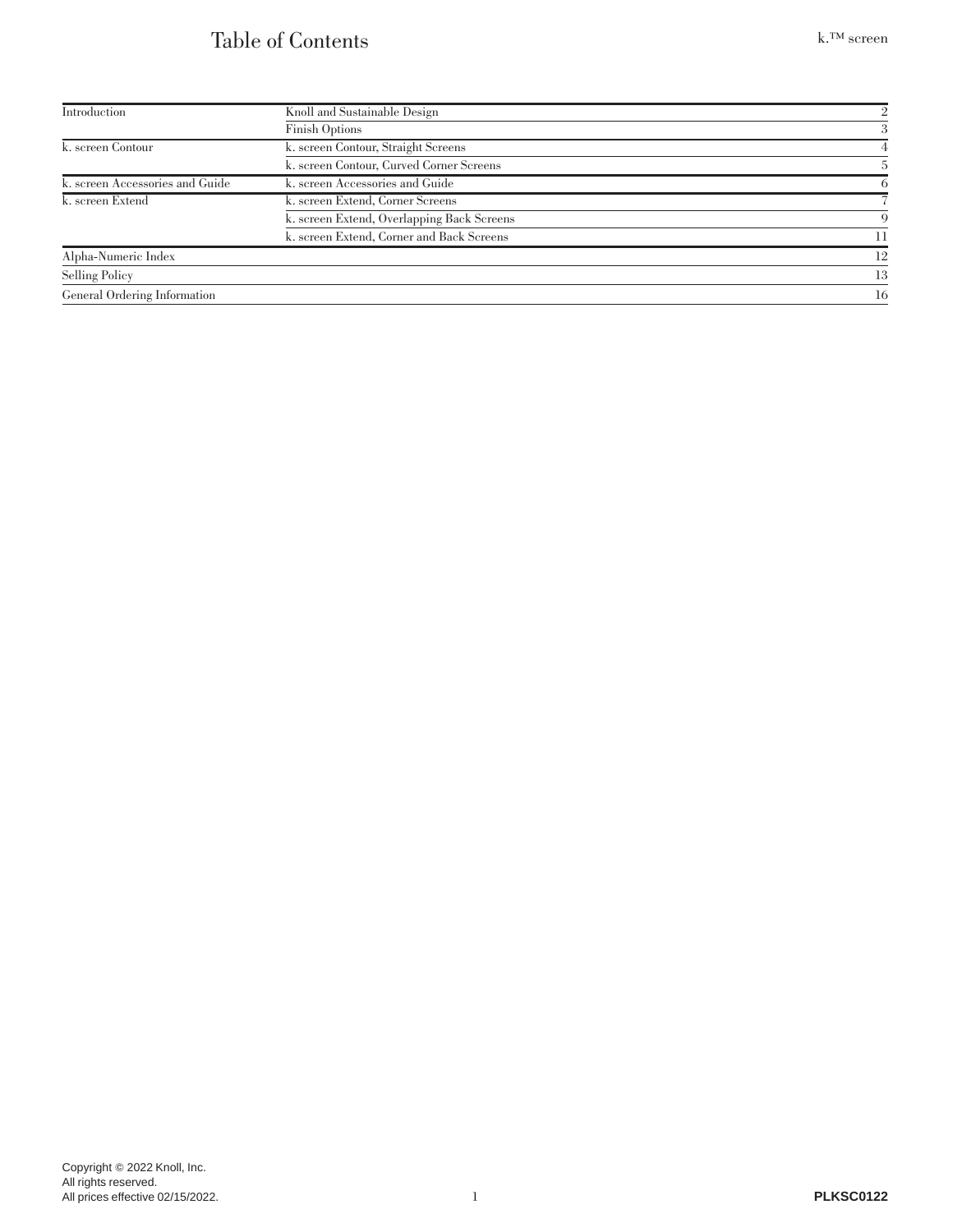### Knoll and Sustainable Design

<span id="page-2-0"></span>Each year Knoll sets key initiatives in the journey to sustainability. Focused on our impact to people and planet, Knoll reports material health product attributes and sets operational targets to reduce greenhouse gas emissions, waste generation and water use (in our North American facilities.)

Material transparency is a core Knoll sustainable design value, enabling us to optimize the design and performance of our products. Our material health program utilizes independent third-party certifications that provide an impartial and trustworthy foundation for industry-wide transparency. Certification by respected third parties ensures that all manufacturers are held to the same high standards. Knoll certifications include: Forest Stewardship Council (FSC®), Intertek's Clean Air Program, Business and Institutional Furniture Manufacturer's Association (BIFMA) LEVEL<sup>®</sup> certification, International Living Future Institute's (ILFI) Declare labelling and Certified Environmental Product Declarations. In addition, Knoll is aligned with the U.S. Green Building Council and can help organizations achieve credits for Leadership in Energy and Environmental Design (LEED®), WELL and the Living Building Challenge (LBC) building certifications.

In our manufacturing operations, we focus on efficiency and impact. Knoll Office and Knoll Europe manufacturing locations are ISO 14001:2015 certified. Knoll sets objectives and targets to reduce energy, water and waste. These initiatives are part of a long-term strategy to further reduce energy consumption and lower our carbon footprint.

We also believe in helping our customers find viable options when decommissioning furniture or other related assets. ANEW's Full Circle Program, in partnership with Knoll, allows customers to leverage buy-back and re-sale programs as well as explore options for repurposing or recycling that mitigate landfill impact through energy-from-waste conversion.

For more information about Knoll and sustainable design, visit www.knoll.com/environment.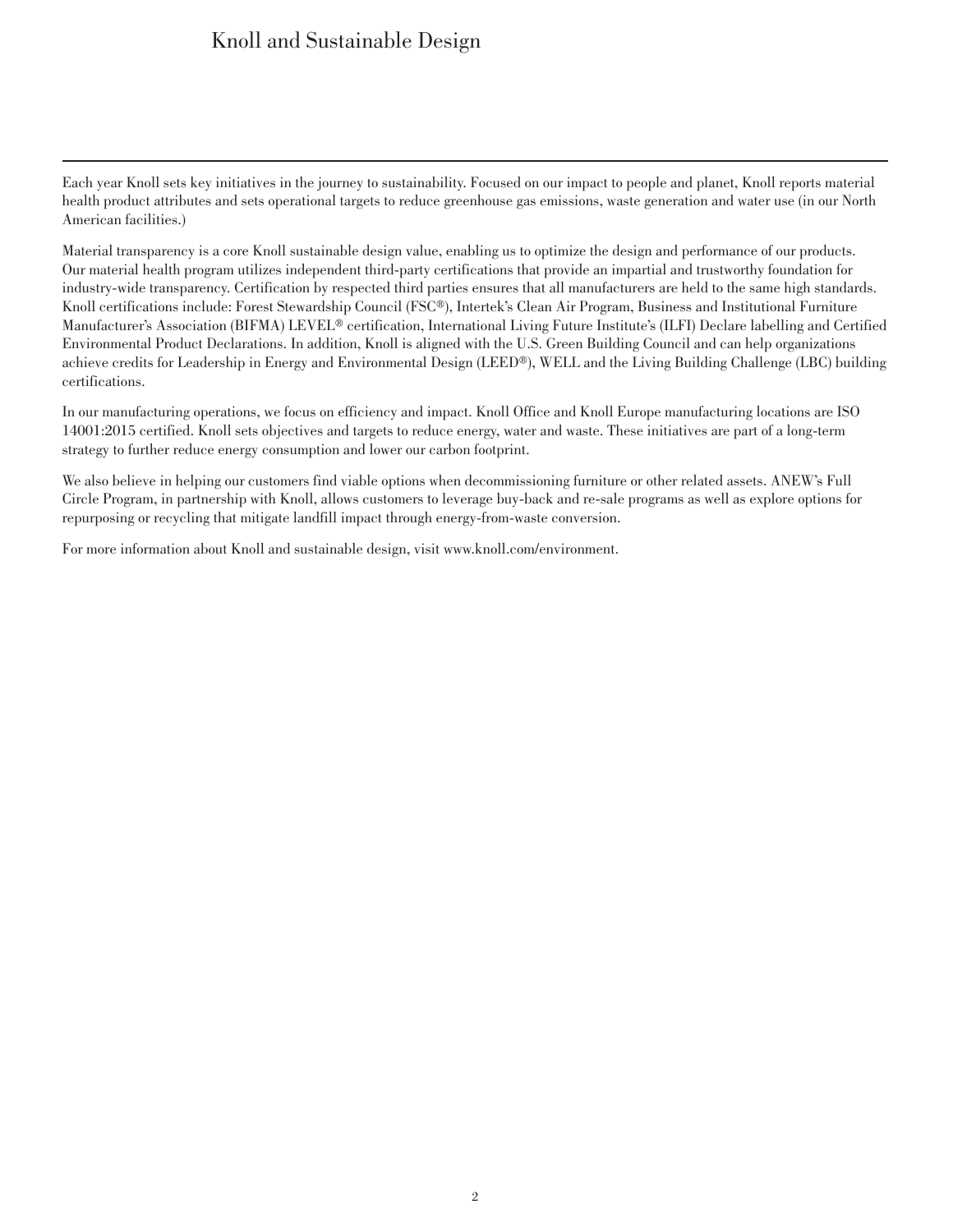**Acrylic** CLA Clear

#### <span id="page-3-0"></span>**KnollTextile Fabric Options**

#### **Edo, Frost-W21112**

#### **Paint Finish Options** 111T Jet Black<br>112T Brown 112T Brown<br>113T Dark G 113T Dark Grey 114T Folkstone Grey<br>115T Medium Grey 115T Medium Grey 116T Sandstone<br>117T Soft Grey 117T Soft Grey 130T Dark Red\* 131T Slate Blue\*<br>611T Beige Mist 1 611T Beige Mist Metallic 612T Medium Metallic Grey 613T Silver Bright White

#### **3mm PET**

PET3SV Silver PET3LD Lead PET3RD Red

#### **12mm PET**

PET12SL Slate PET12PWPewter PET12SM Smoke PET12OC Ochre

#### **Cork**

\* For use on Acrylic, Metal or PET screens only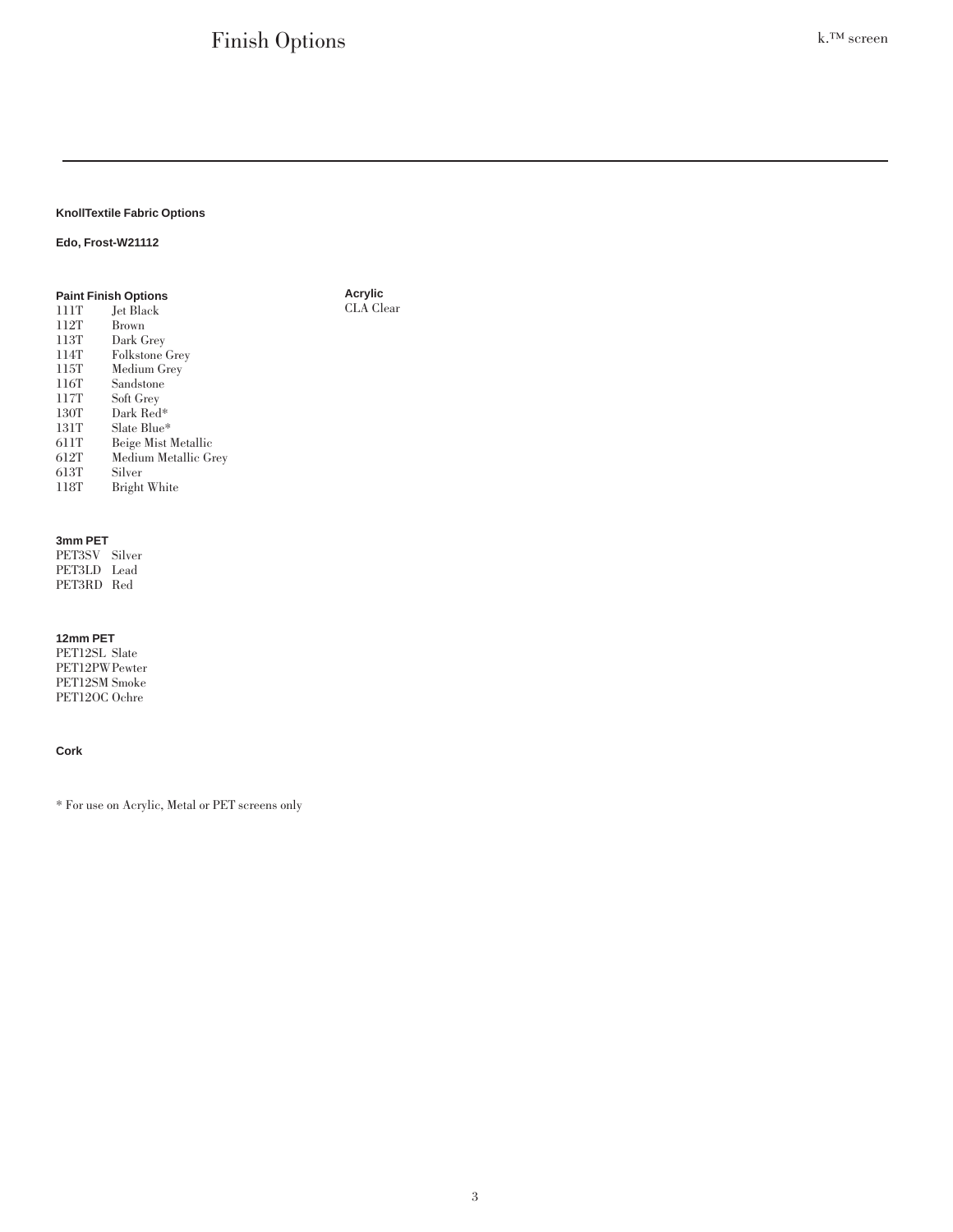### k. screen Contour, Straight Screens *For Rectangular or Radiused Worksurfaces*

<span id="page-4-0"></span>

| description             | type                                       | W              |                    |                  | pattern no.      | list     |
|-------------------------|--------------------------------------------|----------------|--------------------|------------------|------------------|----------|
| Straight Screen         | For use along the back edge of rectangular | 42''           | $1\,\frac{7}{8}$ " | $26\frac{1}{8}$  | <b>KSS2642NR</b> | \$1,011. |
| or radiused worksurface | 54''                                       | $1\frac{7}{8}$ | $26\frac{1}{8}$    | <b>KSS2654NR</b> | 1,068.           |          |
|                         |                                            | 66"            | $1\frac{7}{8}$     | $26\frac{1}{8}$  | <b>KSS2666NR</b> | 1,126.   |
| ℴ<br>o.<br>ピ            |                                            |                |                    |                  |                  |          |

\*Nominal Width

| <b>Ordering Information</b>                                             | <b>Order Code</b> |                                                                               | <b>Application Notes</b>                                                    | <b>Included With</b>               |  |  |
|-------------------------------------------------------------------------|-------------------|-------------------------------------------------------------------------------|-----------------------------------------------------------------------------|------------------------------------|--|--|
| k. screen<br>1. Pattern Number<br>2. Textile<br>3. Bracket Paint finish | k. screens        |                                                                               | Screens feature 3 mounting<br>locations to be determined at                 | <b>Brackets</b><br><b>Hardware</b> |  |  |
|                                                                         | <i>Example:</i>   | KSS2642NR, W20611,<br>installation:<br>111T<br>• As Privacy Screen: $20\%$ of | Installation tool must be ordered                                           |                                    |  |  |
|                                                                         | κ                 | k. collection                                                                 | privacy and $4\frac{5}{8}$ of modesty                                       | separately.                        |  |  |
|                                                                         | s                 | k. screen                                                                     | • As a Modesty: $1\frac{1}{2}$ of privacy and<br>$23\frac{1}{2}$ of modesty |                                    |  |  |
|                                                                         | s                 | Straight                                                                      | • Partial Modesty: $10\frac{7}{8}$ of privacy                               |                                    |  |  |
|                                                                         | 26                | Height                                                                        | and $14\frac{1}{8}$ of modesty.                                             |                                    |  |  |
|                                                                         | 42                | Width                                                                         |                                                                             |                                    |  |  |
|                                                                         | <b>NR</b>         | No Side Return                                                                |                                                                             |                                    |  |  |
|                                                                         | W20611            | Messa, Diamond                                                                |                                                                             |                                    |  |  |
|                                                                         | 111T              | Jet Black, Textured                                                           |                                                                             |                                    |  |  |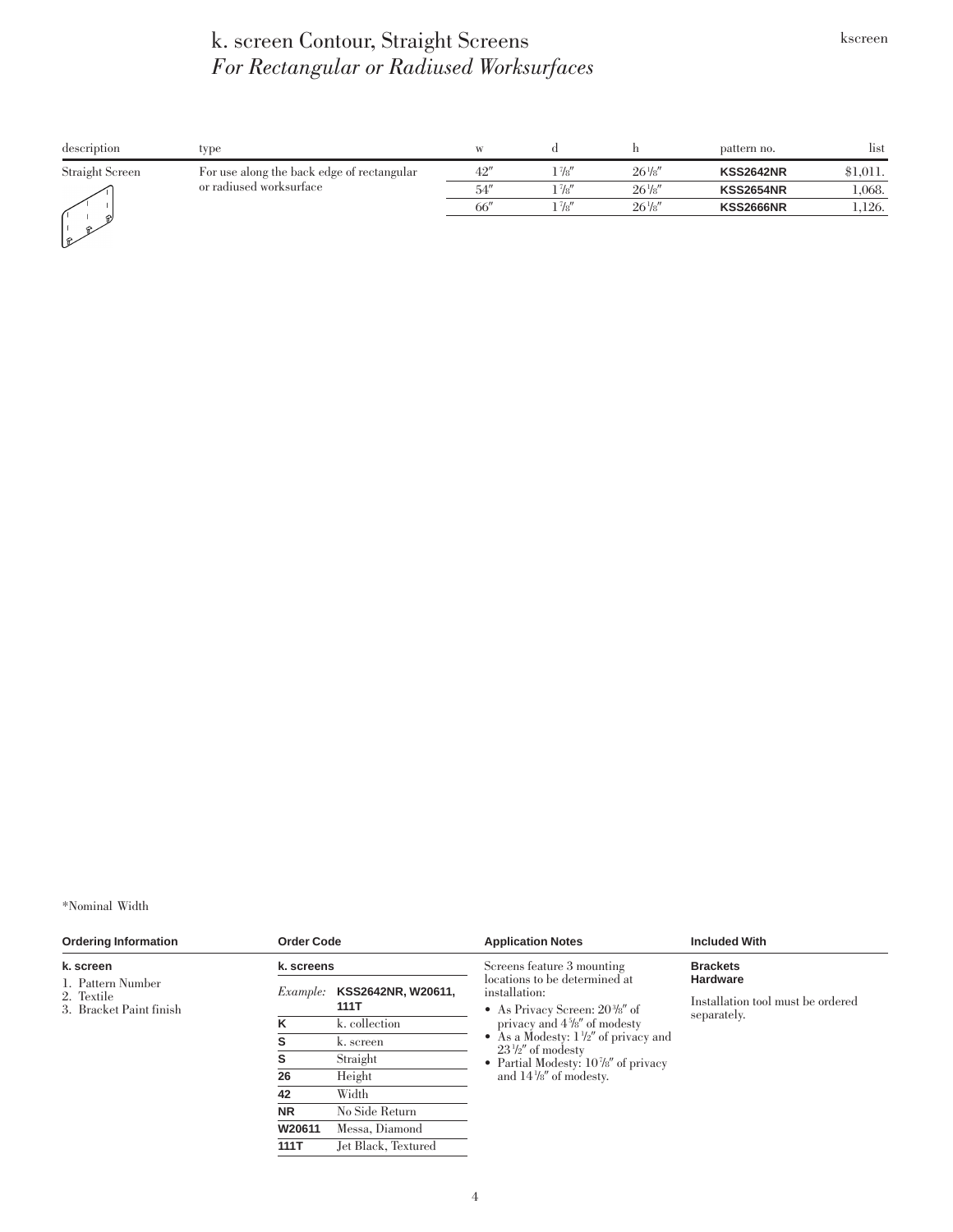### k. screen Contour, Curved Corner Screens *For Radiused Worksurfaces*

<span id="page-5-0"></span>

| description                  | type                                                             | W    |                |                 | pattern no.      | list     |
|------------------------------|------------------------------------------------------------------|------|----------------|-----------------|------------------|----------|
| <b>Curved Corner Screens</b> | For use on Tone, Telescope and k. stand<br>Radiused Worksurfaces | 42'' | $1\frac{7}{8}$ | $26\frac{1}{8}$ | <b>KSJ26421R</b> | \$1,155. |
| $\mathbb{I}$                 | For use on Tone, Telescope and k. stand<br>Radiused Worksurfaces | 54'' | $1\frac{7}{8}$ | $26\frac{1}{8}$ | <b>KSJ26541R</b> | 1,271.   |
|                              |                                                                  |      |                |                 |                  |          |

| <b>Ordering Information</b>                                | <b>Order Code</b> |                            | <b>Application Noted</b>                                                                                                                                                                                 | <b>Included With</b>                                                |  |  |
|------------------------------------------------------------|-------------------|----------------------------|----------------------------------------------------------------------------------------------------------------------------------------------------------------------------------------------------------|---------------------------------------------------------------------|--|--|
| k. screen                                                  | k. screens        |                            | Curved Corner Screens are to be                                                                                                                                                                          | <b>Brackets</b>                                                     |  |  |
| 1. Pattern Number<br>2. Textile<br>3. Bracket Paint finish | <i>Example:</i>   | KSJ26421R, W20611,<br>111T | used with radiused worksurfaces.<br>When Curved Corner Screens are<br>used on height-adjustable tables,                                                                                                  | <b>Hardware</b><br>Installation tool must be ordered<br>separately. |  |  |
|                                                            | ĸ                 | k. collection              | worksurfaces must be 2" undersized                                                                                                                                                                       |                                                                     |  |  |
|                                                            | s                 | k. screen                  | to accommodate 1" pinch clearance                                                                                                                                                                        |                                                                     |  |  |
|                                                            | s                 | Straight                   | between screen and adjoining<br>worksurface.                                                                                                                                                             |                                                                     |  |  |
|                                                            | 26                | Height                     |                                                                                                                                                                                                          |                                                                     |  |  |
|                                                            | 42                | Width                      | Screens feature 3 mounting                                                                                                                                                                               |                                                                     |  |  |
|                                                            | <b>NR</b>         | Single Side Return         | locations to be determined at<br>installation:                                                                                                                                                           |                                                                     |  |  |
|                                                            | W20611            | Messa, Diamond             | • As Privacy Screen: $20\frac{3}{8}$ of                                                                                                                                                                  |                                                                     |  |  |
|                                                            | 111T              | Jet Black, Textured        | privacy and $4\frac{5}{8}$ of modesty<br>• As a Modesty: $1\frac{1}{2}$ of privacy and<br>$23\frac{1}{2}$ of modesty<br>• Partial Modesty: $10\frac{7}{8}$ of privacy<br>and $14\frac{1}{8}$ of modesty. |                                                                     |  |  |
|                                                            |                   |                            | Due to interferences with the center<br>beam, k. screen can only be<br>mounted as a Privacy Screen on                                                                                                    |                                                                     |  |  |

Antenna Telescope and k.™ bench.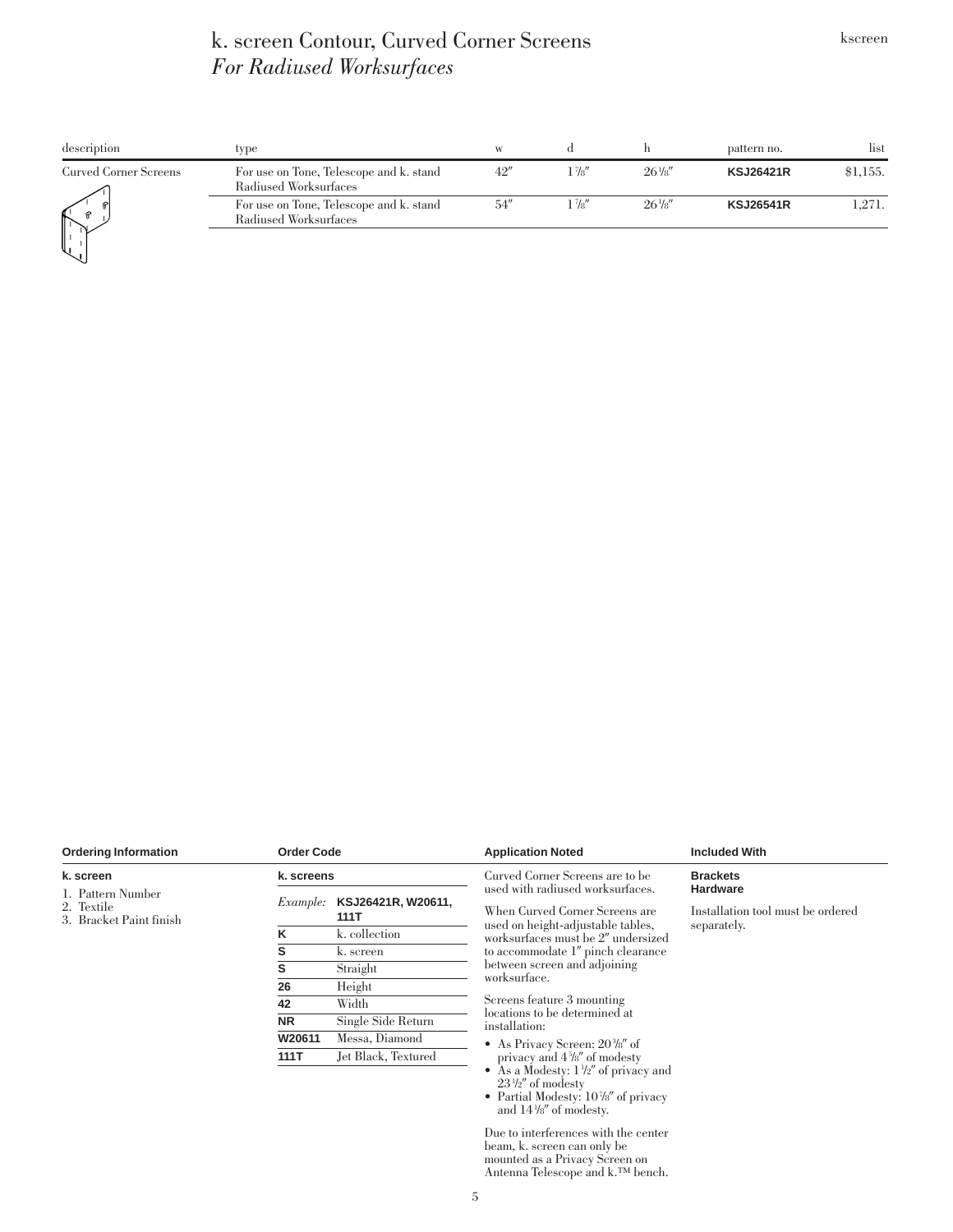### k. screen Accessories and Guide *k. tray and Installation Guide*

<span id="page-6-0"></span>

| description                                                              | type                                                                       | $\ensuremath{\text{W}}$ | d              | h         | pattern no.    | list   |
|--------------------------------------------------------------------------|----------------------------------------------------------------------------|-------------------------|----------------|-----------|----------------|--------|
| k. screen Tray                                                           | For use over k, screens and frameless<br>Antenna laminate or glass screens | 12''                    | $3\frac{3}{4}$ | $6^{1/2}$ | <b>KSATRAY</b> | \$174. |
|                                                                          |                                                                            |                         |                |           |                |        |
| k. screen Installation Guide, kit of 5<br><b>Contraction Contraction</b> | For Straight Screens and Curved Corner Screens                             |                         |                |           | <b>KSIG</b>    | 33.    |

| <b>Ordering Information</b>          | <b>Order Code</b> |                         | <b>Application Notes</b> | <b>Included With</b> |
|--------------------------------------|-------------------|-------------------------|--------------------------|----------------------|
| k. tray                              | k. tray           |                         |                          |                      |
| 1. Pattern Number<br>2. Paint Finish |                   | Example: <b>KSATRAY</b> |                          |                      |
|                                      | κ                 | k. collection           |                          |                      |
|                                      |                   | k. screen               |                          |                      |
|                                      | А                 | Accessory               |                          |                      |
|                                      |                   | Tray                    |                          |                      |
|                                      | 11T               | Black paint             |                          |                      |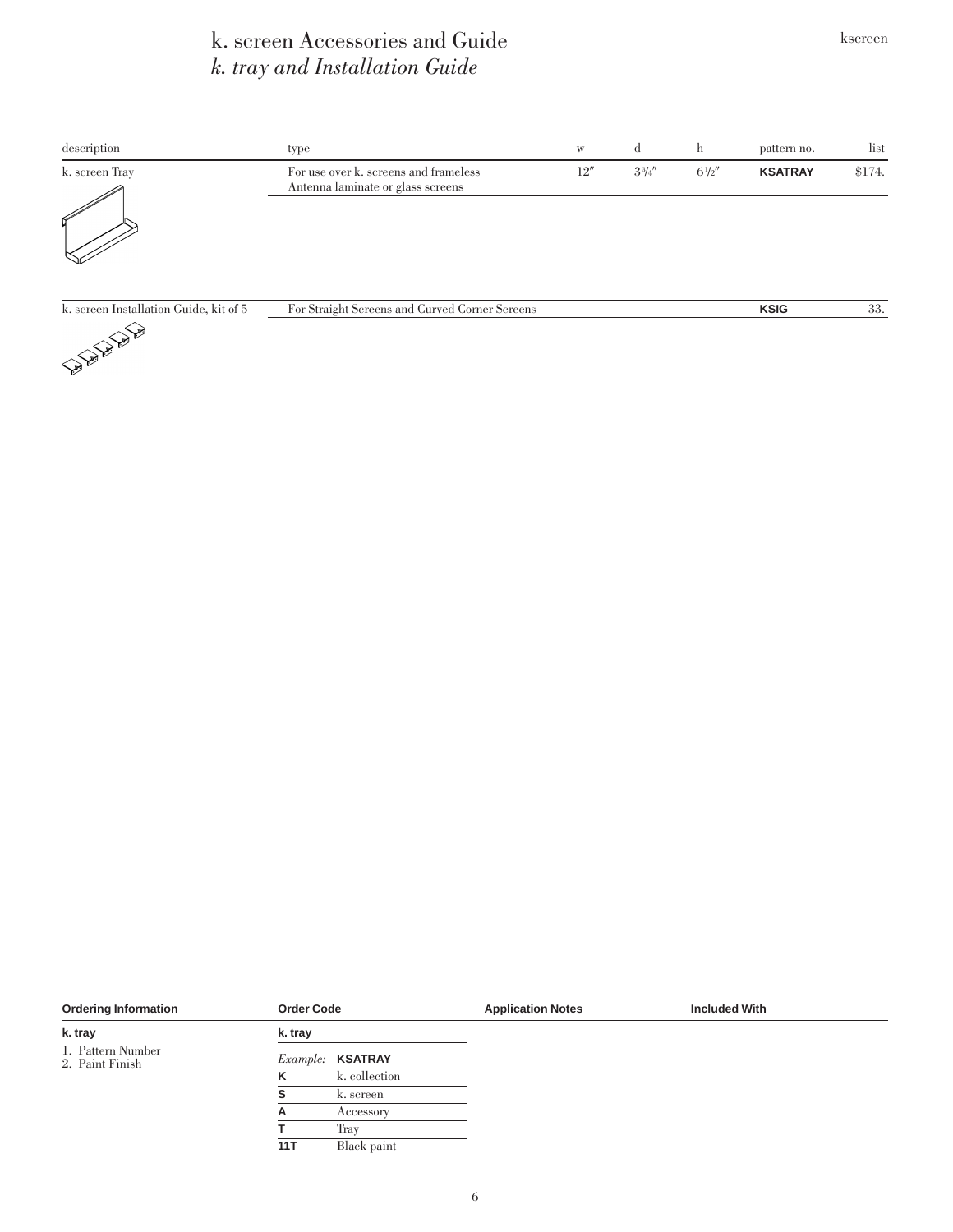### k. screen Extend, Corner Screens *Acrylic*

<span id="page-7-0"></span>

| description                                         | type                                  | W    | đ    | h    | pattern no.       | list     |
|-----------------------------------------------------|---------------------------------------|------|------|------|-------------------|----------|
| Acrylic Corners, Pair<br>worksurface<br>worksurface | For use on 23"D or deeper rectangular | 18'' | 23'' | 24'' | <b>KSCA242318</b> | \$1,376. |
|                                                     | For use on 29"D or deeper rectangular | 18'' | 29'' | 24'' | <b>KSCA242918</b> | 1,376.   |
|                                                     |                                       |      |      |      |                   |          |

Acrylic Corners, Kit of 10 pairs



| <i>worksurface</i> | For use on 23"D or deeper rectangular | 18'' | 23'' | 24″ | <b>KSCA242318K10</b> | 13.067. |
|--------------------|---------------------------------------|------|------|-----|----------------------|---------|
| worksurface        | For use on 29"D or deeper rectangular | 18'' | 29″  | 24″ | <b>KSCA242918K10</b> | 13,067. |

| <b>Ordering Information</b>                                            | <b>Order Code</b> |                                 | <b>Application Notes</b>             | <b>Included With</b> |  |  |
|------------------------------------------------------------------------|-------------------|---------------------------------|--------------------------------------|----------------------|--|--|
| Acrylic                                                                |                   | <b>Acrylic Corner Screens</b>   | Acrylic screens only to be used with | <b>Brackets</b>      |  |  |
| 1. Pattern Number<br>2. Finish (Clear only)<br>3. Bracket Paint finish | <i>Example:</i>   | <b>KSCA242318, CLA,</b><br>118T | rectangular tops.                    | <b>Hardware</b>      |  |  |
|                                                                        | KS                | k. screen                       |                                      |                      |  |  |
|                                                                        | C                 | <b>Corners</b>                  |                                      |                      |  |  |
|                                                                        | А                 | Acrylic                         |                                      |                      |  |  |
|                                                                        | 24                | Height                          |                                      |                      |  |  |
|                                                                        | 23                | Depth                           |                                      |                      |  |  |
|                                                                        | 18                | Width                           |                                      |                      |  |  |
|                                                                        | <b>CLA</b>        | Clear Acrylic                   |                                      |                      |  |  |
|                                                                        | 118T              | Bright White, Textured          |                                      |                      |  |  |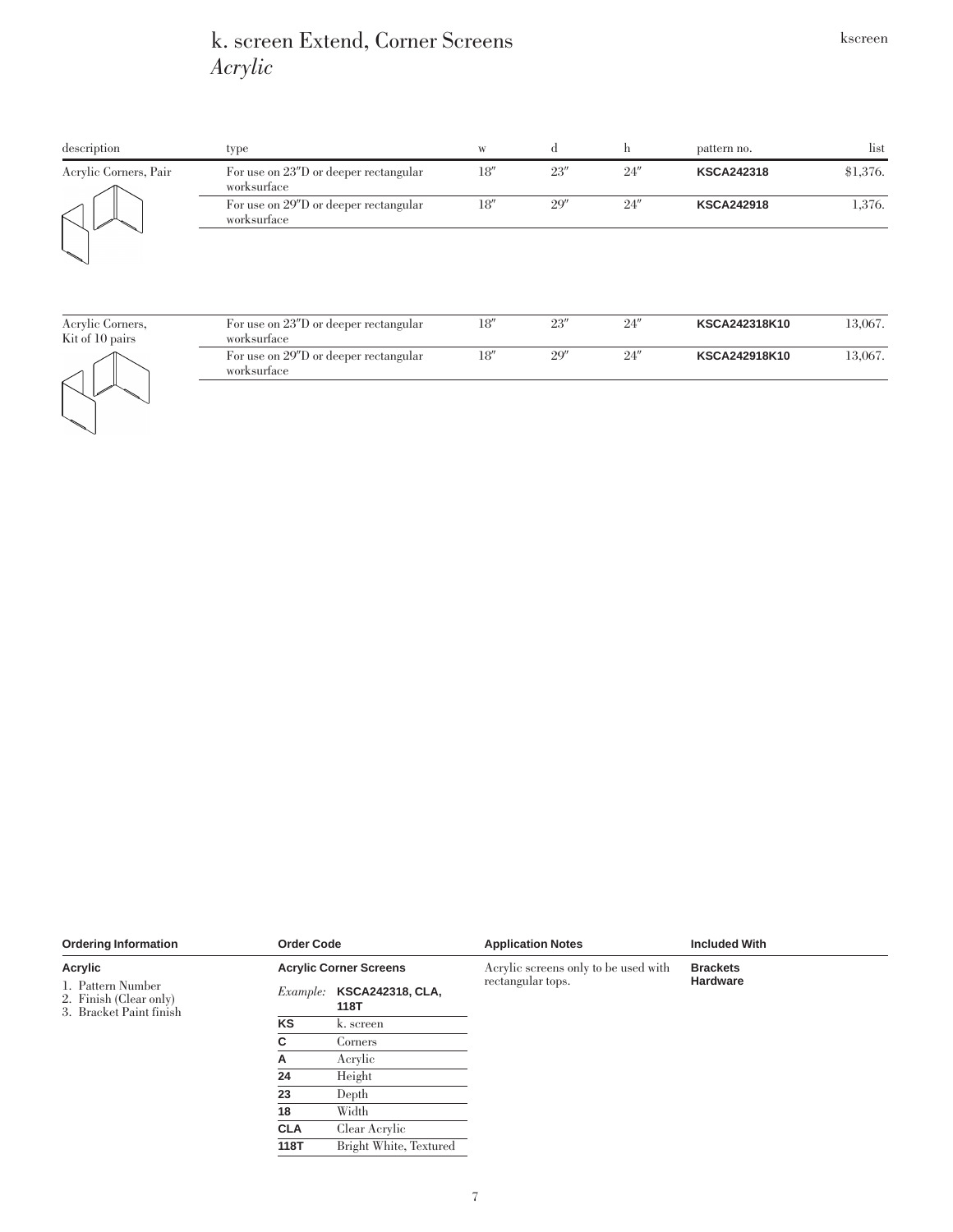### k. screen Extend, Corner Screens *Metal, Metal with Cork, Metal with PET*

| description                      | type                                                 | $\ensuremath{\text{W}}$ | d    | $\mathbf{h}$ | pattern no.        | list   |
|----------------------------------|------------------------------------------------------|-------------------------|------|--------------|--------------------|--------|
| Metal Corners, Pair              | For use on 23"D or deeper rectangular<br>worksurface | 18''                    | 23'' | 24''         | <b>KSCS242318</b>  | \$992. |
|                                  | For use on 29"D or deeper rectangular<br>worksurface | 18''                    | 29'' | 24''         | <b>KSCS242918</b>  | 1,019. |
| Metal with Cork Corners,<br>Pair | For use on 23"D or deeper rectangular<br>worksurface | 18''                    | 23'' | 24''         | <b>KSCSC242318</b> | 1,517. |
|                                  | For use on 29"D or deeper rectangular<br>worksurface | $18^{\prime\prime}$     | 29'' | 24''         | <b>KSCSC242918</b> | 1,607. |
| Metal with 3mm PET Corners,      | For use on 23"D or deeper rectangular                | 18''                    | 23'' | 24''         | <b>KSCST242318</b> | 1,754. |



| For use on 23"D or deeper rectangular<br>worksurface | 18'' | 23'' | 24'' | <b>KSCST242318</b> | 1.754. |
|------------------------------------------------------|------|------|------|--------------------|--------|
| For use on 29"D or deeper rectangular<br>worksurface | 18'' | 20'' | 24'' | <b>KSCST242918</b> | 1.864. |

| <b>Ordering Information</b>                                                       | <b>Order Code</b><br><b>Metal Corner Screens</b> |                                            | <b>Application Notes</b>           | <b>Included With</b> |  |  |
|-----------------------------------------------------------------------------------|--------------------------------------------------|--------------------------------------------|------------------------------------|----------------------|--|--|
| <b>Metal</b>                                                                      |                                                  |                                            | Metal screens only to be used with | <b>Brackets</b>      |  |  |
| 1. Pattern Number<br>2. PET Color<br>3. Corner Screen and Bracket Paint<br>finish | <i>Example:</i>                                  | <b>KSCST242318,</b><br><b>PET3LD, 118T</b> | rectangular tops.                  | <b>Hardware</b>      |  |  |
|                                                                                   | KS                                               | k. screen                                  |                                    |                      |  |  |
|                                                                                   | C                                                | Corners                                    |                                    |                      |  |  |
|                                                                                   | <b>ST</b>                                        | Metal with 3mm PET                         |                                    |                      |  |  |
|                                                                                   | 24                                               | Height                                     |                                    |                      |  |  |
|                                                                                   | 23                                               | Depth                                      |                                    |                      |  |  |
|                                                                                   | 18                                               | Width                                      |                                    |                      |  |  |
|                                                                                   | PET3LD                                           | Lead PET                                   |                                    |                      |  |  |
|                                                                                   | 118T                                             | Bright White, Textured                     |                                    |                      |  |  |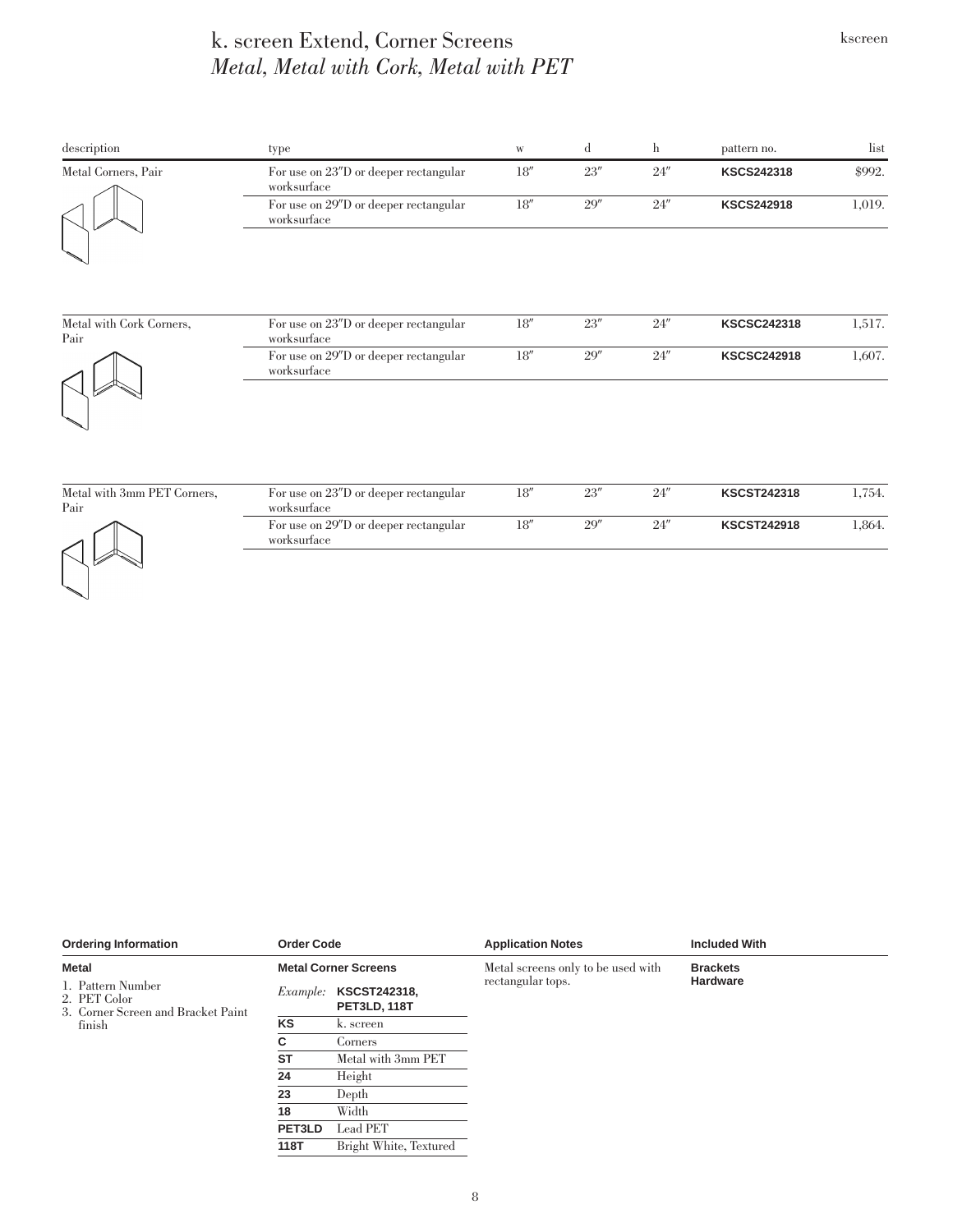### k. screen Extend, Overlapping Back Screens *Acrylic*

<span id="page-9-0"></span>

| description                                  | type                                                                                 | W    | d             | h    | pattern no.        | list   |
|----------------------------------------------|--------------------------------------------------------------------------------------|------|---------------|------|--------------------|--------|
| Acrylic Overlapping Back Panel               | For use mounted on a pair of Acrylic or Metal<br>Corners and tops 42" - 66" wide     | 36'' | $\frac{1}{4}$ | 21'' | <b>KSBA2436</b>    | \$704. |
|                                              | For use mounted on a pair of Acrylic or Metal<br>Corners and tops 54" - 78" wide     | 48'' | $\frac{1}{4}$ | 21'' | <b>KSBA2448</b>    | 819.   |
|                                              |                                                                                      |      |               |      |                    |        |
| Acrylic Overlapping Back Panel,<br>Kit of 10 | For use mounted on a pair of Acrylic or Metal<br>Corners and tops $42'' - 66''$ wide | 36'' | $\frac{1}{4}$ | 21'' | <b>KSBA2436K10</b> | 6,683. |
|                                              | For use mounted on a pair of Acrylic or Metal<br>Corners and tops 54" - 78" wide     | 48'' | $\frac{1}{4}$ | 21'' | <b>KSBA2448K10</b> | 7,781. |
|                                              |                                                                                      |      |               |      |                    |        |

| <b>Ordering Information</b>                                            | <b>Order Code</b> |                              | <b>Application Notes</b>                                        | <b>Included With</b> |
|------------------------------------------------------------------------|-------------------|------------------------------|-----------------------------------------------------------------|----------------------|
| Acrylic                                                                |                   | <b>Acrylic Back Screens</b>  | Back Panels are not standalone                                  | <b>Brackets</b>      |
| 1. Pattern Number<br>2. Finish (Clear only)<br>3. Bracket Paint finish |                   | Example: KSBA2436, CLA, 118T | screens and must be specified with<br>a pair of corner screens. |                      |
|                                                                        | <b>KS</b>         | k. screen                    |                                                                 |                      |
|                                                                        | в                 | Overlapping Back             |                                                                 |                      |
|                                                                        |                   | Screen                       |                                                                 |                      |
|                                                                        | А                 | Acrylic                      |                                                                 |                      |
|                                                                        | 24                | Height                       |                                                                 |                      |
|                                                                        | 36                | Width                        |                                                                 |                      |
|                                                                        | <b>CLA</b>        | Clear Acrylic                |                                                                 |                      |
|                                                                        | 118T              | Bright White, Textured       |                                                                 |                      |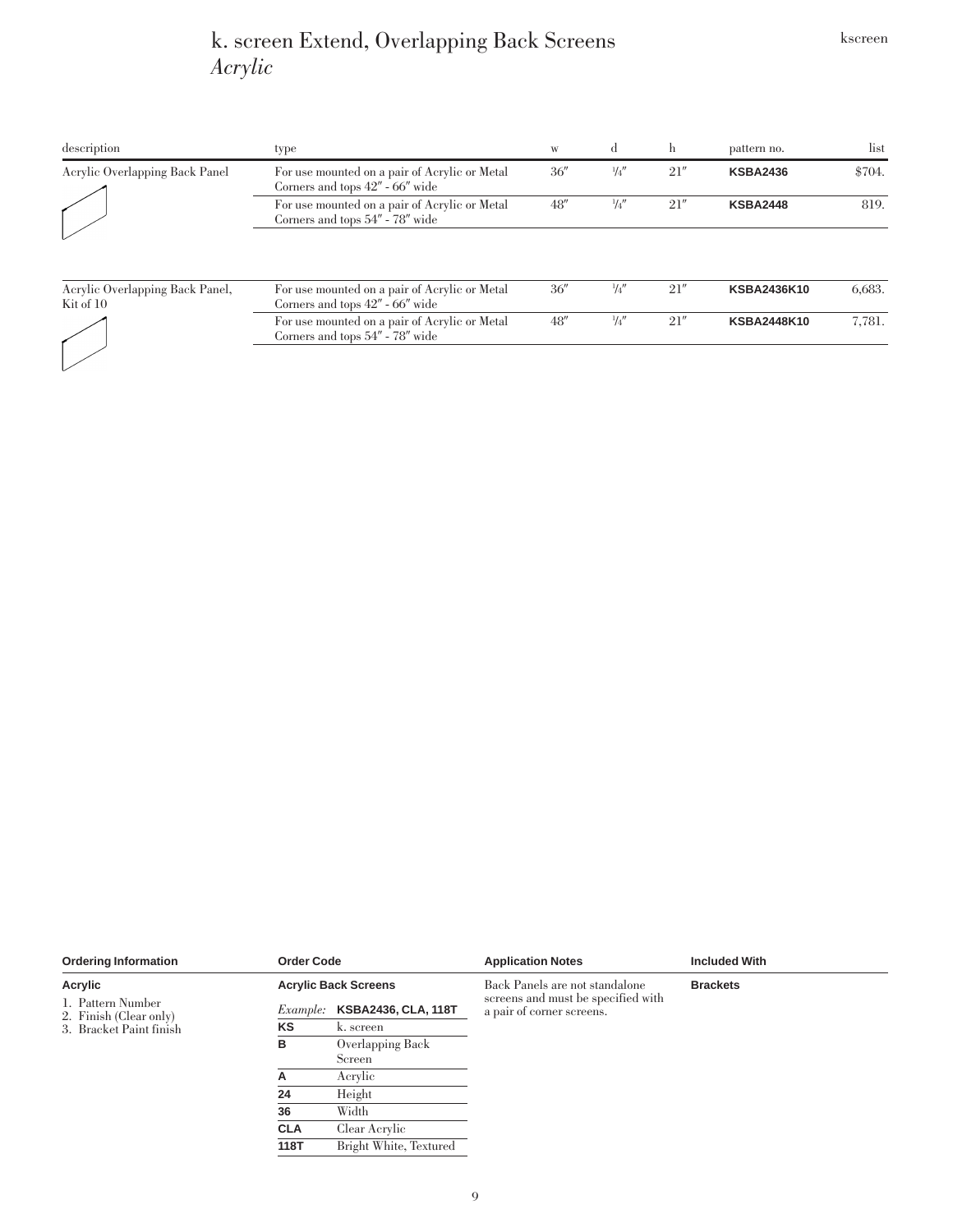### k. screen Extend, Overlapping Back Screens *Metal, Metal with Cork, Metal with PET*

| description                                           | type                                                                                 | W    | d              | h    | pattern no.      | list   |
|-------------------------------------------------------|--------------------------------------------------------------------------------------|------|----------------|------|------------------|--------|
| Metal Overlapping Back Panel,<br><b>Shallow Mount</b> | For use mounted on a pair of Acrylic or Metal<br>Corners and tops 42" - 66" wide     | 36'' | $\frac{1}{16}$ | 21'' | <b>KSBSS2436</b> | \$173. |
|                                                       | For use mounted on a pair of Acrylic or Metal<br>Corners and tops 54" - 78" wide     | 48"  | $\frac{1}{16}$ | 21'' | <b>KSBSS2448</b> | 221.   |
| Metal with Cork Overlapping<br><b>Back Panel</b>      | For use mounted on a pair of Acrylic or Metal<br>Corners and tops $42'' - 66''$ wide | 36'' | $\frac{1}{8}$  | 21'' | <b>KSBSC2436</b> | 383.   |
|                                                       | For use mounted on a pair of Acrylic or Metal<br>Corners and tops 54" - 78" wide     | 48'' | $\frac{1}{8}$  | 21'' | <b>KSBSC2448</b> | 509.   |
|                                                       |                                                                                      |      |                |      |                  |        |

| Metal with 3mm PET Overlapping<br>Back Panel | For use mounted on a pair of Acrylic or Metal<br>Corners and tops 42" - 66" wide     | 36'' | $\frac{1}{8}$ | 21'' | <b>KSBST2436</b> | 494. |
|----------------------------------------------|--------------------------------------------------------------------------------------|------|---------------|------|------------------|------|
|                                              | For use mounted on a pair of Acrylic or Metal<br>Corners and tops $54'' - 78''$ wide | 48'' | $\frac{1}{8}$ | 21'' | <b>KSBST2448</b> | 646. |
|                                              |                                                                                      |      |               |      |                  |      |

| <b>Ordering Information</b>                                     | <b>Order Code</b> |                            | <b>Application Notes</b>                                        | <b>Included With</b> |  |
|-----------------------------------------------------------------|-------------------|----------------------------|-----------------------------------------------------------------|----------------------|--|
| <b>Metal</b>                                                    |                   | <b>Metal Back Screens</b>  | Back Panels are not standalone                                  | <b>Brackets</b>      |  |
| 1. Pattern Number<br>2. PET Color<br>3. Back Panel Paint finish | <i>Example:</i>   | KSBST2436, PET3LD,<br>118T | screens and must be specified with<br>a pair of corner screens. |                      |  |
|                                                                 | KS                | k. screen                  |                                                                 |                      |  |
|                                                                 | в                 | Overlapping Back<br>Screen |                                                                 |                      |  |
|                                                                 | <b>ST</b>         | Metal with 3mm PET         |                                                                 |                      |  |
|                                                                 | 24                | Height                     |                                                                 |                      |  |
|                                                                 | 36                | Width                      |                                                                 |                      |  |
|                                                                 | PET3LD            | Lead PET                   |                                                                 |                      |  |
|                                                                 | 118T              | Bright White, Textured     |                                                                 |                      |  |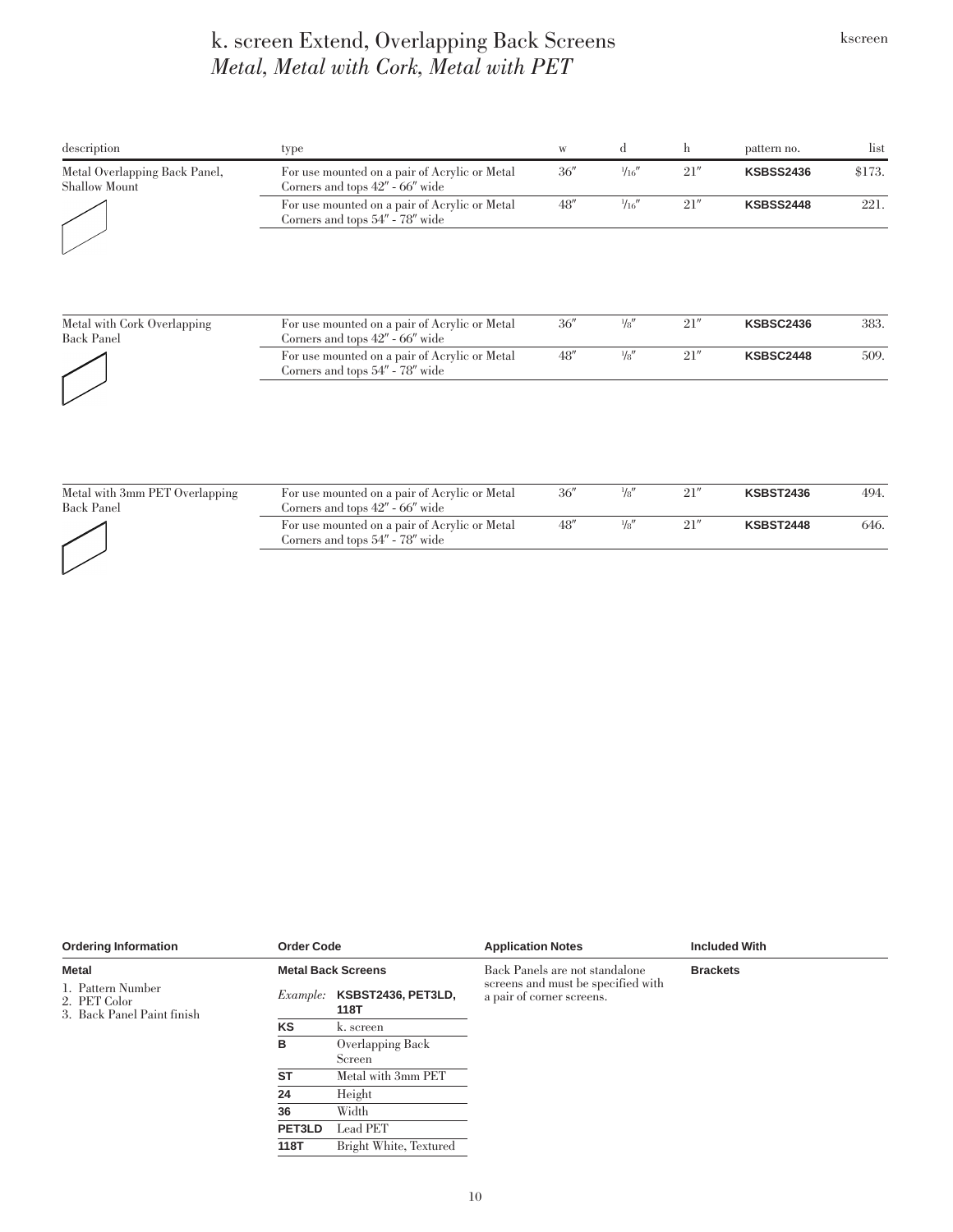### k. screen Extend, Corner and Back Screens *12mm PET and Metal*

<span id="page-11-0"></span>

| description                                 | type                                                                         | $\ensuremath{\text{W}}$ | d              | h    | pattern no.       | list         |
|---------------------------------------------|------------------------------------------------------------------------------|-------------------------|----------------|------|-------------------|--------------|
| 12mm PET Corners, Pair                      | For use on 23"D or deeper rectangular<br>worksurface                         | 18''                    | $\frac{1}{2}$  | 24'' | <b>KSCT242318</b> | \$1,391.     |
|                                             | For use on 29"D or deeper rectangular<br>worksurface                         | $18''$                  | $\frac{1}{2}$  | 24'' | <b>KSCT242918</b> | 1,391.       |
| Metal Overlapping Back Panel,<br>Deep Mount | For use mounted on a pair of 12mm PET Corners<br>and tops $42'' - 66''$ wide | 36''                    | $\frac{1}{16}$ | 21'' | <b>KSBSD2436</b>  | 173.         |
|                                             | For use mounted on a pair of 12mm PET Corners<br>and tops 54" - 78" wide     | $48''$                  | $\frac{1}{16}$ | 21'' | <b>KSBSD2448</b>  | 221.         |
| $DPTA$ $1$ $1$ $D$ $1$ $D$ $1$<br>ിപെ       | <b>TP</b><br>$\sim$ 1<br>DET $\alpha$<br>$\cdot$ $\cdot$ $\cdot$ $\cdot$     | 20                      | 11H            | 01   |                   | $0<\epsilon$ |

| 12mm PET Overlapping Back Panel,<br>Deep Mount | For use mounted on a pair of 12mm PET Corners<br>and tops $42'' - 66''$ wide | 36'' | $\frac{1}{2}$ | 21'' | <b>KSBTD2436</b> | 866. |
|------------------------------------------------|------------------------------------------------------------------------------|------|---------------|------|------------------|------|
|                                                | For use mounted on a pair of 12mm PET Corners<br>and tops $54'' - 78''$ wide | 48'' | $\frac{1}{2}$ | 21'' | KSBTD2448        | 898. |
|                                                |                                                                              |      |               |      |                  |      |

| <b>Ordering Information</b>                                  | <b>Order Code</b> |                                     | <b>Application Notes</b>                                      | <b>Included With</b> |  |  |
|--------------------------------------------------------------|-------------------|-------------------------------------|---------------------------------------------------------------|----------------------|--|--|
| <b>12MM PET Corners</b>                                      |                   | <b>12MM PET Corners</b>             | 12MM PET Corners only accept                                  | <b>Brackets</b>      |  |  |
| 1. Pattern Number<br>2. PET Color<br>3. Bracket Paint finish | <i>Example:</i>   | KSCT242318,<br><b>PET12SM, 118T</b> | 12MM PET Back Panels or Metal<br>Back Panels with Deep mount. | <b>Hardware</b>      |  |  |
|                                                              | <b>KS</b>         | k. screen                           |                                                               |                      |  |  |
| <b>12MM PET Overlapping Back</b><br>Panel                    | C                 | Corners                             |                                                               |                      |  |  |
|                                                              |                   | 12MM PET                            |                                                               |                      |  |  |
| 1. Pattern Number                                            | А                 | Acrylic                             |                                                               |                      |  |  |
| 2. PET Color                                                 | 24                | Height                              |                                                               |                      |  |  |
| 3. Bracket Paint finish                                      | 23                | Depth                               |                                                               |                      |  |  |
|                                                              | 18                | Width                               |                                                               |                      |  |  |
|                                                              |                   | <b>PET12SM</b> Smoke 12MM PET       |                                                               |                      |  |  |
|                                                              | 118T              | Bright White, Textured              |                                                               |                      |  |  |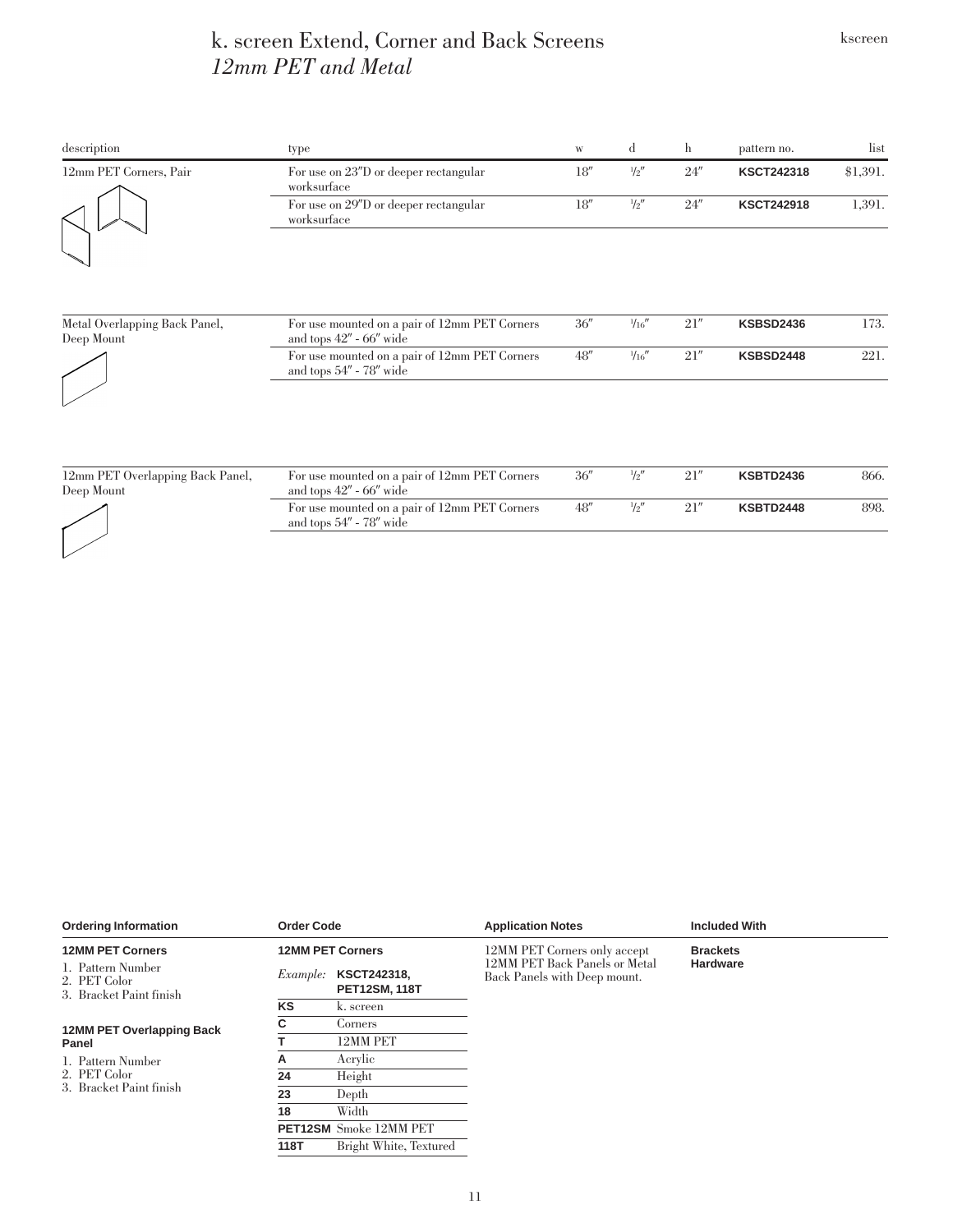# Alpha-Numeric Index k.™ screen

<span id="page-12-0"></span>

| pattern no.        | page                     |
|--------------------|--------------------------|
| <b>KSATRAY</b>     | 6                        |
| <b>KSBA2436</b>    | 9                        |
| KSBA2436K10        | 9                        |
| <b>KSBA2448</b>    | 9                        |
| KSBA2448K10        | 9                        |
| KSBSC2436          | 10                       |
| <b>KSBSC2448</b>   | 10                       |
| KSBSD2436          | 11                       |
| KSBSD2448          | 11                       |
| <b>KSBSS2436</b>   | 10                       |
| <b>KSBSS2448</b>   | 10                       |
| <b>KSBST2436</b>   | 10                       |
| <b>KSBST2448</b>   | 10                       |
| KSBTD2436          | 11                       |
| KSBTD2448          | 11                       |
| <b>KSCA242318</b>  | 7                        |
| KSCA242318K10      | $\overline{7}$           |
| <b>KSCA242918</b>  | $\overline{\mathcal{I}}$ |
| KSCA242918K10      | $\overline{7}$           |
| <b>KSCS242318</b>  | 8                        |
| <b>KSCS242918</b>  | 8                        |
| <b>KSCSC242318</b> | 8                        |
| <b>KSCSC242918</b> | 8                        |
| <b>KSCST242318</b> | 8                        |
| <b>KSCST242918</b> | 8                        |
| KSCT242318         | 11                       |
| <b>KSCT242918</b>  | 11                       |
| <b>KSIG</b>        | 6                        |
| KSJ26421R          | 5                        |
| KSJ26541R          | 5                        |
| <b>KSS2642NR</b>   | $\overline{4}$           |
| <b>KSS2654NR</b>   | $\overline{4}$           |
| <b>KSS2666NR</b>   | $\overline{4}$           |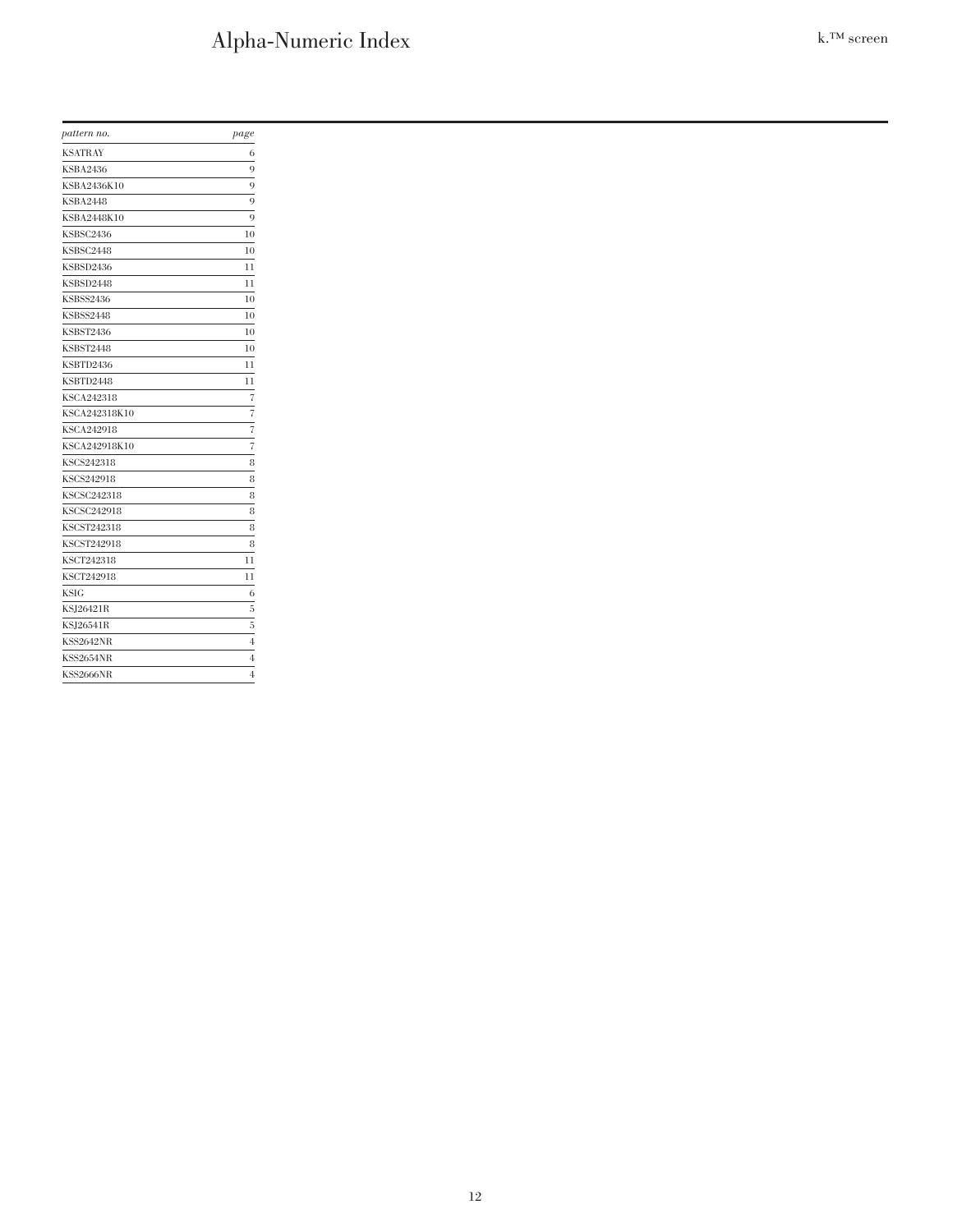# Selling Policy

<span id="page-13-0"></span>

|                                 | This Selling Policy supersedes all previous selling policies and is inclusive of Knoll, KnollStudio and Muuto. Prices, discounts and product offerings are<br>subject to change without notice.                                                                                                                                   |
|---------------------------------|-----------------------------------------------------------------------------------------------------------------------------------------------------------------------------------------------------------------------------------------------------------------------------------------------------------------------------------|
| <b>Terms &amp; Conditions</b>   | Sales by Knoll, Inc. or Knoll North America Corp. ("Seller") of Knoll Product Lines (hereinafter "Products") within the United States and Canada are made only                                                                                                                                                                    |
| of Sales                        | on the terms which are contained in this Selling Policy. Seller hereby gives notice of its objection to any different or additional terms and conditions. This sale is<br>expressly conditional upon Purchaser's assent to the terms and conditions set forth below. Additional terms and conditions may apply to KnollStudio and |
|                                 | KnollTextiles orders. These terms and conditions may be modified or supplemented only by a written document signed by an authorized representative of Seller.                                                                                                                                                                     |
|                                 | These terms and conditions supersede any prior and/or contemporaneous agreements or correspondence between Purchaser and Seller. Written quotations                                                                                                                                                                               |
|                                 | expire thirty (30) days from the date of issuance and can be withdrawn by written notice anytime during that period. Where Purchaser and Seller have entered<br>into the Knoll Electronic Terms and Conditions, all orders, acknowledgements, invoices and other business communications placed or transmitted in                 |
|                                 | accordance with the Knoll Electronic Terms and Conditions shall be deemed to be in writing and signed and shall be valid for all purposes as if they were                                                                                                                                                                         |
|                                 | originated and maintained in documentary form.                                                                                                                                                                                                                                                                                    |
| <b>Ordering Information</b>     | All orders must be in writing. The product pattern number(s) contained on Seller's order acknowledgement shall be the final expression of the order.                                                                                                                                                                              |
| <b>Order Confirmation</b>       | A purchase order is not binding on Seller until Purchaser has received Seller's order confirmation or acknowledgment.                                                                                                                                                                                                             |
| <b>Pricing Policies</b>         | List prices are subject to change without notice.                                                                                                                                                                                                                                                                                 |
|                                 | List prices shall be those prices in effect on the date of receipt of a complete purchase order unless shipment is requested more than ninety (90) days after order                                                                                                                                                               |
|                                 | entry in which case prices in effect on the date of shipment apply. List prices include specified freight costs. Unless specified in writing by Seller, no other<br>charges are included in Seller's list prices.                                                                                                                 |
| Taxes                           |                                                                                                                                                                                                                                                                                                                                   |
|                                 | All sales, use, excise and other taxes applicable to the sale of the Products shall be paid by Purchaser. If Purchaser claims an exemption from any tax, Purchaser shall submit to Seller the appropriate exemption certificat                                                                                                    |
|                                 | Terms of Payment Payment for one hundred percent (100%) of the net order amount (including any applicable shipping and handling fee) is due within thirty (30) days of the date                                                                                                                                                   |
|                                 | of invoice, which is generally issued upon shipment. In case of any discrepancies, such as shortages, and Seller is notified in writing within ten (10) days of<br>receipt of Product, only that portion may be deducted and the balance paid. For orders greater than \$100,000 net, a fifty percent (50%) deposit is due at the |
|                                 | time of order placement, with the remainder due within thirty (30) days of the date of invoice.                                                                                                                                                                                                                                   |
|                                 | KnollStudio orders less than \$2,000 require payment for one hundred percent (100%) of the net order amount (including any applicable sales tax and charges                                                                                                                                                                       |
|                                 | for inside delivery, special packaging, etc.), due at time of order placement. For KnollStudio orders greater than \$2,000, a one-half (50%) deposit is due at time                                                                                                                                                               |
|                                 | of order placement with the remainder (including any applicable sales tax and charges for inside delivery, special packaging, etc.) due prior to shipment.<br>If, in the judgment of Seller, Purchaser's financial condition does not justify the terms of the payment, Seller may require full or partial payment in advance.    |
|                                 | Past due accounts shall be charged one and one-half percent (1.5%) per month, or the highest rate permitted by law, whichever is less, and will be added to the                                                                                                                                                                   |
|                                 | outstanding balance. In the event Purchaser defaults on payment, Purchaser shall be liable for all collection costs, including reasonable attorney's fees and<br>costs.                                                                                                                                                           |
| <b>Changes and</b>              | Standard purchase orders may not be changed or cancelled, in whole or in part, without prior written consent of Seller. Changes may effect delivery dates.                                                                                                                                                                        |
| <b>Cancellation</b>             | Expenses incurred because of changes shall be charged to Purchaser. In the event of cancellations, Purchaser will be liable for reasonable cancellation charges                                                                                                                                                                   |
|                                 | established by Seller. Orders for special Product, orders including "COM" (hereinafter defined) material and orders pursuant to expedited delivery programs,<br>may not be canceled.                                                                                                                                              |
|                                 | QuickShip orders may not be changed or canceled without Knoll's authorization. In the event of Muuto order changes, 25% payment of original net order                                                                                                                                                                             |
|                                 | amount is required for changes incurring the week the order was entered. 100% payment of original net order amount is required for changes incurring the week                                                                                                                                                                     |
|                                 | the order is scheduled to ship. If Muuto is ordered on QuickShip, the QuikShip policy supersedes.                                                                                                                                                                                                                                 |
| <b>Freight Prepaid</b>          | For standard orders, freight is prepaid and included in the price of all Knoll Office and KnollStudio Products, except KnollTextiles and Muuto, within the 48<br>contiguous United States for orders placed with Knoll, Inc. and within Canada, excluding the Yukon, Northwest Territories, Nunavut and Newfoundland for          |
|                                 | orders placed with Knoll North America Corp. Packing is tested for rigorous motion and transportation but is not guaranteed to protect furniture from all                                                                                                                                                                         |
|                                 | conditions. If special packaging is required for any reason, please consult with your sales representative or dealer. Seller shall select the method of shipment                                                                                                                                                                  |
|                                 | and routing. Freight for all KnollTextiles orders is prepaid and added to the invoice.<br>Freight for all Muuto orders must be specified at time of order placement and added to the PO.                                                                                                                                          |
| <b>Delivery/Freight Charges</b> | Shipments outside the contiguous 48 United States and Canada shall be shipped F.O.B. Origin.                                                                                                                                                                                                                                      |
|                                 | For shipments outside the contiguous United States and Canada, Purchaser is responsible for the cost of freight from point of embarkation, including any                                                                                                                                                                          |
|                                 | handling and transportation charges incidental to loading at the point of departure and unloading at the final destination.                                                                                                                                                                                                       |
|                                 | Conditions beyond the control of Seller, including weather, available facilities and traffic conditions, may affect exact time of delivery. Seller shall not be<br>responsible for specific carrier delivery date or time unless it has made a specific delivery commitment, in writing.                                          |
|                                 | Nonstandard methods of shipment and/or additional services are available upon request. Orders for QuickShip product shipping direct parcel or White Glove                                                                                                                                                                         |
|                                 | are subject to additional shipping and handling charges and must be paid by Purchaser. Purchaser will be billed for the differential cost of any special services                                                                                                                                                                 |
|                                 | in excess of standard surface carrier freight costs. Premium charges, at Purchaser's request, will be added for airfreight, exclusive use of vehicle and extra,<br>export or special packaging. Accessorial charges will be added for inside delivery, extra labor, reconsignment and redelivery.                                 |
|                                 | Partial shipments may be made and invoiced by Seller.                                                                                                                                                                                                                                                                             |
| Claims                          | All shipments for Knoll Products within the contiguous United States and Canada are F.O.B. Origin. All risk of loss passes to Purchaser at time of delivery to                                                                                                                                                                    |
|                                 | carrier. Purchaser shall inspect all Products upon receipt and notify Seller within ten (10) working days after receipt of any damage or defects which are, or                                                                                                                                                                    |
|                                 | should be, apparent from an inspection of the Product and its packaging. Failure of Purchaser to notify Seller during the ten (10) working day period shall<br>constitute acceptance of the Products and waiver of any apparent defects, errors or shortages. For all claims relating to Product damaged in transit or for any    |
|                                 | other claims relating to or arising out of the transportation of the Product, Purchaser must seek recovery from the carrier and Seller has no liability to Purchaser                                                                                                                                                              |
|                                 | for such claims. Seller may, upon request, assist Purchaser with filing of such claims with the carrier, but Seller will not be liable for any of these transportation                                                                                                                                                            |
|                                 | related claims.                                                                                                                                                                                                                                                                                                                   |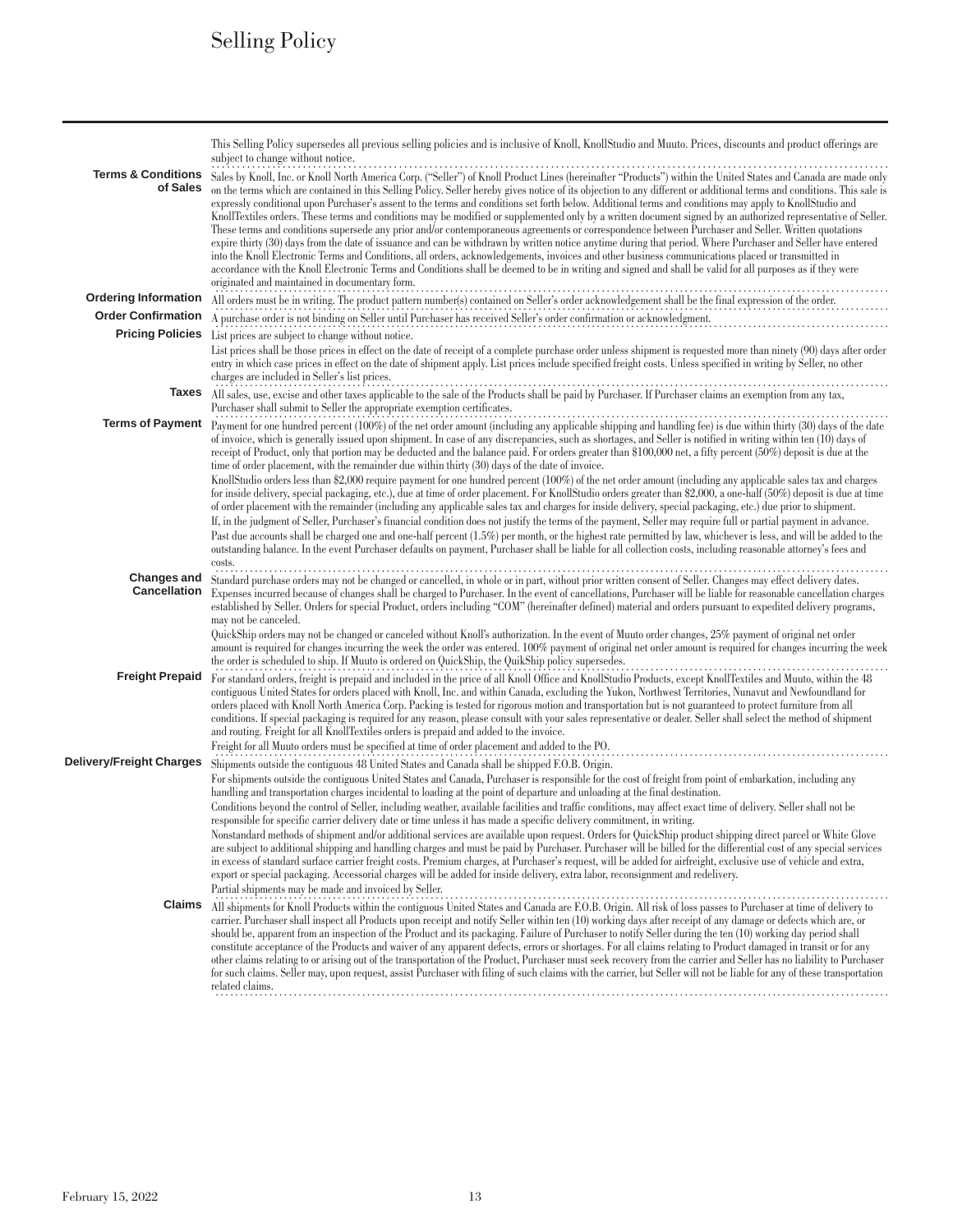# Selling Policy

|                                | Seller's Security Interest Until Seller receives the full payment for the Product, Seller shall have a security interest in the Product. Purchaser agrees to perform all acts, including but not<br>limited to the execution and filing of documentation, which may be necessary to perfect and assure the security interest of Seller.                                                                                                                                                                                                                                                                                                                                                                                                                                                                                                                                                                                        |
|--------------------------------|--------------------------------------------------------------------------------------------------------------------------------------------------------------------------------------------------------------------------------------------------------------------------------------------------------------------------------------------------------------------------------------------------------------------------------------------------------------------------------------------------------------------------------------------------------------------------------------------------------------------------------------------------------------------------------------------------------------------------------------------------------------------------------------------------------------------------------------------------------------------------------------------------------------------------------|
|                                | Returns The return of Products without a written authorization by Seller shall not be accepted. To receive authorization for Product return, please call Customer Service.<br>All Products that are returned pursuant to a valid authorization shall be subject to a twenty-five percent (25%) of list restocking charge. Products not currently<br>offered for sale by Seller (including COM) shall not be authorized for return. All returned Products must be unused, in original condition and in the original<br>Seller packing cartons. No refund or credit shall be given for damaged Products.                                                                                                                                                                                                                                                                                                                         |
| <b>Held Orders/Storage</b>     | If Purchaser requests that an order be held or delayed, prices and terms and conditions in effect at the time of shipment shall apply. If Purchaser requests a<br>delay after the time when Seller can defer production, Purchaser will be invoiced for the Product, payable in accordance with standard terms, when the order is<br>ready for shipment. Seller may transfer the Product to storage, in which case all expenses incurred in connection with storage, including demurrage, preparation<br>for storage, storage charges and handling shall be payable by Purchaser upon submission of invoices by Seller. Risk of loss to the Product shall pass to the<br>Purchaser upon delivery of the Product into storage.                                                                                                                                                                                                  |
| <b>Customer's Own Material</b> | A Purchaser who requests a fabric or other surface material not standard to Seller's line of Products ("COM") must submit samples of the requested material to<br>Seller prior to entry of a purchaser order. Seller shall determine if the material is suitable to its manufacturing processes and meets any requirements of<br>Underwriters Laboratories. If the COM is acceptable, Seller will then establish a price for using the COM or the Product in question. For a description of the<br>procedures for submitting samples and testing, contact customer resources or your sales representative. Seller shall have no responsibility for the appearance,<br>condition, performance, durability, colorfastness or any other physical attribute of the COM. Purchaser shall indemnify and hold Seller harmless for any<br>damages, injuries or losses arising out of or related to use of the COM on the Product.      |
| Warranty                       | Seller warrants to the original Purchaser only that the Products Seller manufactures and sells to Purchaser are free of defects in workmanship and materials,<br>during the applicable warranty period set forth below.<br>Warranty period set forth below is for 24-hour, 7 days a week, multi shift use (includes parts and labor to repair).<br>Should any failure to conform with this limited warranty appear to a Product listed below during the applicable warranty period from the date of shipment, Seller<br>shall, upon prompt written notice, repair or replace, at its option and costs, the affected part or parts.                                                                                                                                                                                                                                                                                             |
|                                |                                                                                                                                                                                                                                                                                                                                                                                                                                                                                                                                                                                                                                                                                                                                                                                                                                                                                                                                |
|                                | Product and Period of Warranty<br>Lifetime: Antenna Workspaces, AutoStrada, Calibre, Crinion Open Table, Currents, Dividends Horizon, Morrison, Reff Profiles laminate, Rockwell Unscripted,<br>Series 2 Storage, Template, Quoin and other non-wood components (except cascade edge worksurfaces, operational parts, controls, electrical, Lighting, Series 2<br>Veneer Front Storage, digital locks, upholstery, textiles and leathers, special or custom products, see below), Islands Collection table structure, legs, and<br>laminate worksurfaces; and Wexby mobile bin.                                                                                                                                                                                                                                                                                                                                                |
|                                | 12 Years: Chadwick, Generation by Knoll, k. task, Life, Moment, MultiGeneration by Knoll, Ollo, ReGeneration by Knoll, Remix, and Toboggan seating (except<br>seating upholstery, textiles, leathers and finishes, see below).                                                                                                                                                                                                                                                                                                                                                                                                                                                                                                                                                                                                                                                                                                 |
|                                | 10 Years: Anchor Storage except digital locks, Antenna Workspaces, AutoStrada, Crinion Open Table, Dividends Horizon, Dividends Horizon Satellite Surfaces,<br>Reff Profiles, Rockwell Unscripted, Quoin wood components, Template wood components, Series 2 Veneer Front Storage, cascade edge worksurfaces, Wood<br>Casegoods (The Graham Collection) (except wood casegoods upholstered surfaces, see below), Reuter overheads, Reuter vertical storage, KnollExtra Sapper<br>Monitor Arm Collection, Sapper XYZ Monitor Arm Series, Adjustable keyboard mechanisms and platforms, Communication Boards (except fabric board<br>textiles, cork and FilzFelt, see below), Smokador collection (except leathers, see below), Orchestra Universal Systems Accessories, k. lounge structural<br>components, KnollStudio Pixel and Propeller, Tone bases and k.screens, and dealer-purchased non BIFMA-certified Muuto products. |
|                                | 5 Years: Operational parts, controls, electrical, Lighting (except light ballasts, bulbs and power supply, see below), special or custom product, wood veneer<br>products and plywood, Currents handcrank, KnollStudio (excluding textiles, leather and outdoor finishes), LSM, Pixel Lounge, Rockwell Unscripted wire bases,<br>KnollExtra CPU holders and all universal storage drawers, and Power Collection, k.bench (except changes in finish, see below) and k.stand bases (except<br>changes in finish, see below), Islands Collection veneer worksurfaces, operational parts, wide grommet lid, castors, glides and electrical; and dealer-purchased<br>non BIFMA-certified Muuto products.                                                                                                                                                                                                                            |
|                                | 3 Years: Rockwell Unscripted upholstery (except textiles and leather), Office Seating upholstery, textiles, leathers and finishes. Fabric boards textiles and<br>Smokador Collection leathers, KnollExtra Pop Up Screens, k.screen (except cork and PET), and retailer-purchased Muuto products.                                                                                                                                                                                                                                                                                                                                                                                                                                                                                                                                                                                                                               |
|                                | 2 Years: Anchor Storage digital locks, Quoin digital locks, all other KnollExtra product.                                                                                                                                                                                                                                                                                                                                                                                                                                                                                                                                                                                                                                                                                                                                                                                                                                      |
|                                | 1 Year: Light ballasts, bulbs and power supply, seating upholstered armpads and soft armpads, wood casegoods, upholstered surfaces, KnollStudio, textiles,<br>leathers and outdoor product finishes, Pixel Lounge fabric, k. lounge upholstery and k. lounge fabric, Rockwell Unscripted fabric and accessories, k.screen cork<br>and PET.                                                                                                                                                                                                                                                                                                                                                                                                                                                                                                                                                                                     |
|                                | This warranty does not apply to:<br>• Damage caused by a carrier other than the Seller.<br>• Normal wear and tear or acts or omissions of parties other than Seller (including user modification, improper use or installation of Products).<br>• COM or other third party materials applied to Products.<br>• Products not installed by or under the auspices of a Knoll Dealer.<br>• Dramatic temperature variations or exposure to unusual conditions.<br>• Changes in surface finishes, including colorfastness due to aging or exposure to light.<br>• Except as specifically noted above, textiles and upholstery supplied by KnollTextiles and Spinneybeck FilzFelt (consult current price lists for applicable<br>warranties).                                                                                                                                                                                         |
|                                | Natural variations occurring in wood, marble, and leather shall not be considered defects, and the Seller does not guarantee the colorfastness or matching of the<br>colors, grains or textures, or surface hardness of such materials. The Seller also does not guarantee the colorfastness of fiberglass panel surfaces.<br>THE EXPRESS WARRANTIES CONTAINED HEREIN ARE IN LIEU OF ALL OTHER WARRANTIES, EXPRESS OR IMPLIED, INCLUDING ANY<br>WARRANTIES OF MERCHANTABILITY AND FITNESS FOR PARTICULAR PURPOSE AND ALL OTHER WARRANTIES ARISING FROM COURSE OF<br>DEALING OR USAGE OF TRADE.<br>The remadice previded chara are the Durchesor's solo remadice for any foilure of Sellor to comply with its obligations regarding the workmanship of its                                                                                                                                                                      |

The remedies provided above are the Purchaser's sole remedies for any failure of Seller to comply with its obligations regarding the workmanship of its Products. Correction of any nonconformity in the manner and for the period of time provided shall constitute complete fulfillment of all liabilities of Seller, with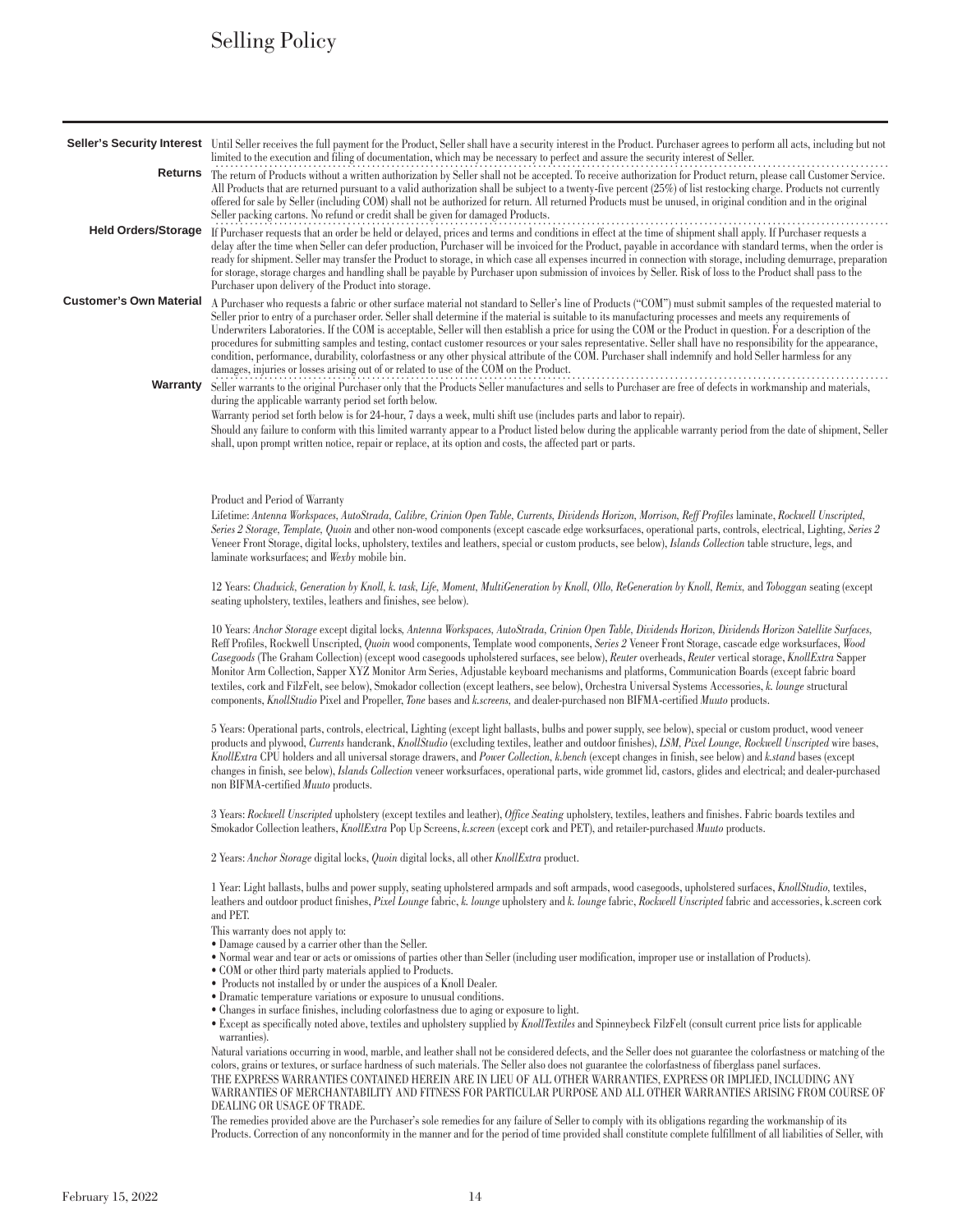# Selling Policy

| <b>Delay/Force Majeure</b>      | respect to or arising out of the Product furnished hereunder.<br>Seller shall not be liable for failure to perform or for delay in performance due to fire, flood, strike or other labor difficulty, act of God, act of war or terrorism, act<br>of any governmental authority or of the Purchaser, riot, embargo, fuel or energy shortage, wrecks or delay in transportation, inability to obtain necessary labor,<br>materials or manufacturing facilities from usual sources or failure of suppliers to meet their contractual obligations, or due to any cause beyond its reasonable<br>control. If any such event occurs, Seller may extend delivery dates by a period of time necessary to overcome the effect of such delay, allocate available Product<br>or cancel any purchase order.                                                            |
|---------------------------------|------------------------------------------------------------------------------------------------------------------------------------------------------------------------------------------------------------------------------------------------------------------------------------------------------------------------------------------------------------------------------------------------------------------------------------------------------------------------------------------------------------------------------------------------------------------------------------------------------------------------------------------------------------------------------------------------------------------------------------------------------------------------------------------------------------------------------------------------------------|
| <b>Compliance with Law</b>      | PURCHASER IS SOLELY RESPONSIBLE FOR COMPLIANCE WITH ALL APPLICABLE FEDERAL, STATE AND LOCAL LAWS, ORDINANCES,<br>REGULATIONS, RULES AND STANDARDS RELATING TO THE INSTALLATION, MAINTENANCE, USE AND OPERATION OF THE PRODUCTS.                                                                                                                                                                                                                                                                                                                                                                                                                                                                                                                                                                                                                            |
| Patents                         | Subject to the following provisions, Seller shall, at its own expense, defend or, at its option, settle any claim, suit or proceeding brought against the Purchaser,<br>and/or its vendees, mediate and immediate, so far as based on an allegation that any Product or any part thereof furnished hereunder constitutes a direct or a<br>contributory infringement of any claim of any patent of the United States or Canada. This obligation shall be effective only if Purchaser shall have made all<br>payments then due hereunder and if Seller is notified promptly in writing and given authority, information and assistance for the defense of said claim, suit or<br>proceeding. Seller shall pay all damages and costs awarded in such suit or proceedings so defended.<br>The foregoing indemnity does not apply to the following:             |
| <b>Limitations of Liability</b> | • Products supplied according to a design other than that of Seller, and which is required by the Purchaser.<br>• Combination of the Product with another product not furnished hereunder unless Seller is a contributory infringer.<br>• Any settlements of a suit or proceeding made without Seller's written consent.<br>SELLER, ITS CONTRACTORS, AUTHORIZED DEALERS AND SUBCONTRACTORS OR SUPPLIERS OF ANY TIER SHALL NOT BE<br>LIABLE TO PURCHASER FOR ANY SPECIAL, INDIRECT, INCIDENTAL OR CONSEQUENTIAL DAMAGES ARISING FROM A BREACH<br>OF THIS AGREEMENT.<br>Purchaser's remedies set forth herein are exclusive and the liability of Seller with respect to the breach of this agreement or any contract entered into between<br>the parties pursuant hereto shall not exceed the price of the Product or part on which such liability is based. |